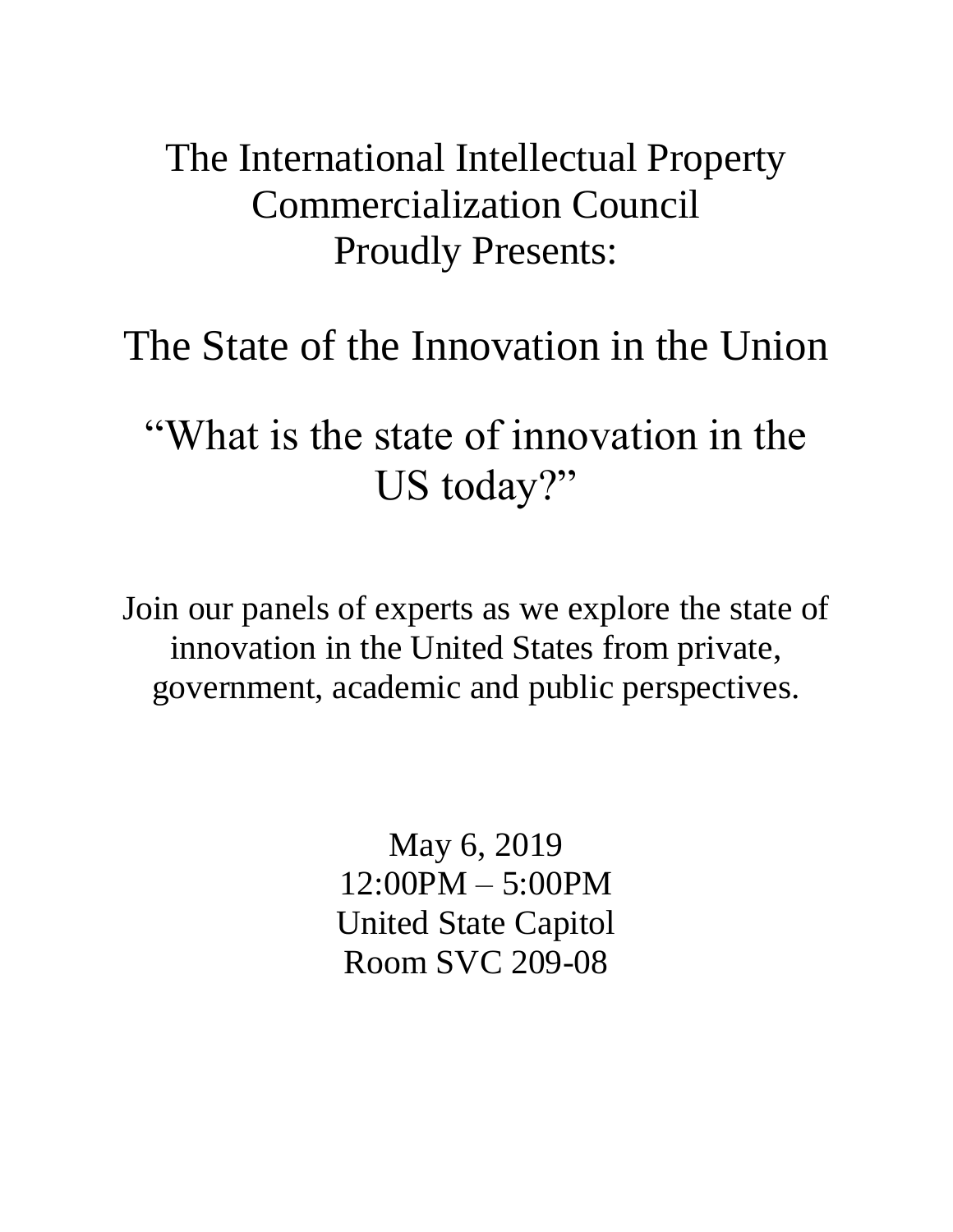#### Speakers include:



The Honorable Andrei Iancu Under Secretary of Commerce for Intellectual Property and Director of the United States Patent and Trademark Office



Dr. Carl J. Schramm

Professor Syracuse University, a member of National Advisory Council on Innovation and Entrepreneurship during the Obama Administration, Chaired the U.S. Department of Commerce's Measuring Innovation in the 21st Century Economy Advisory Committee during the Bush Administration and Former President of the Ewing Marion Kauffman Foundation.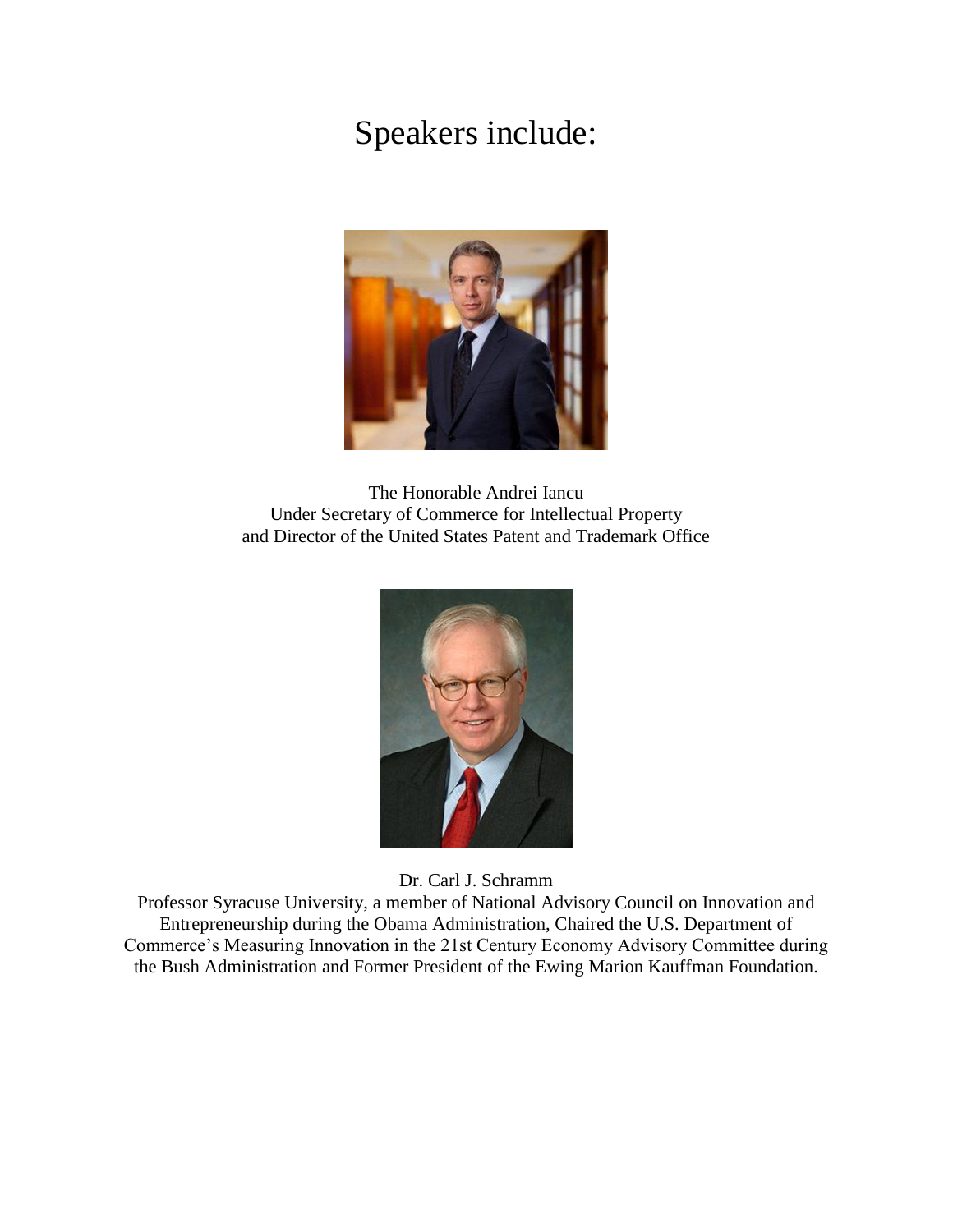

The Honorable Judge Randall R. Rader Former Chief Judge of the Court of Appeals for the Federal Circuit, and Founder of the Rader Group



The Honorable David J. Kappos

Partner at Cravath, Swaine & Moore LLP and former Under Secretary of Commerce for Intellectual Property and Director of the United States Patent and Trademark Office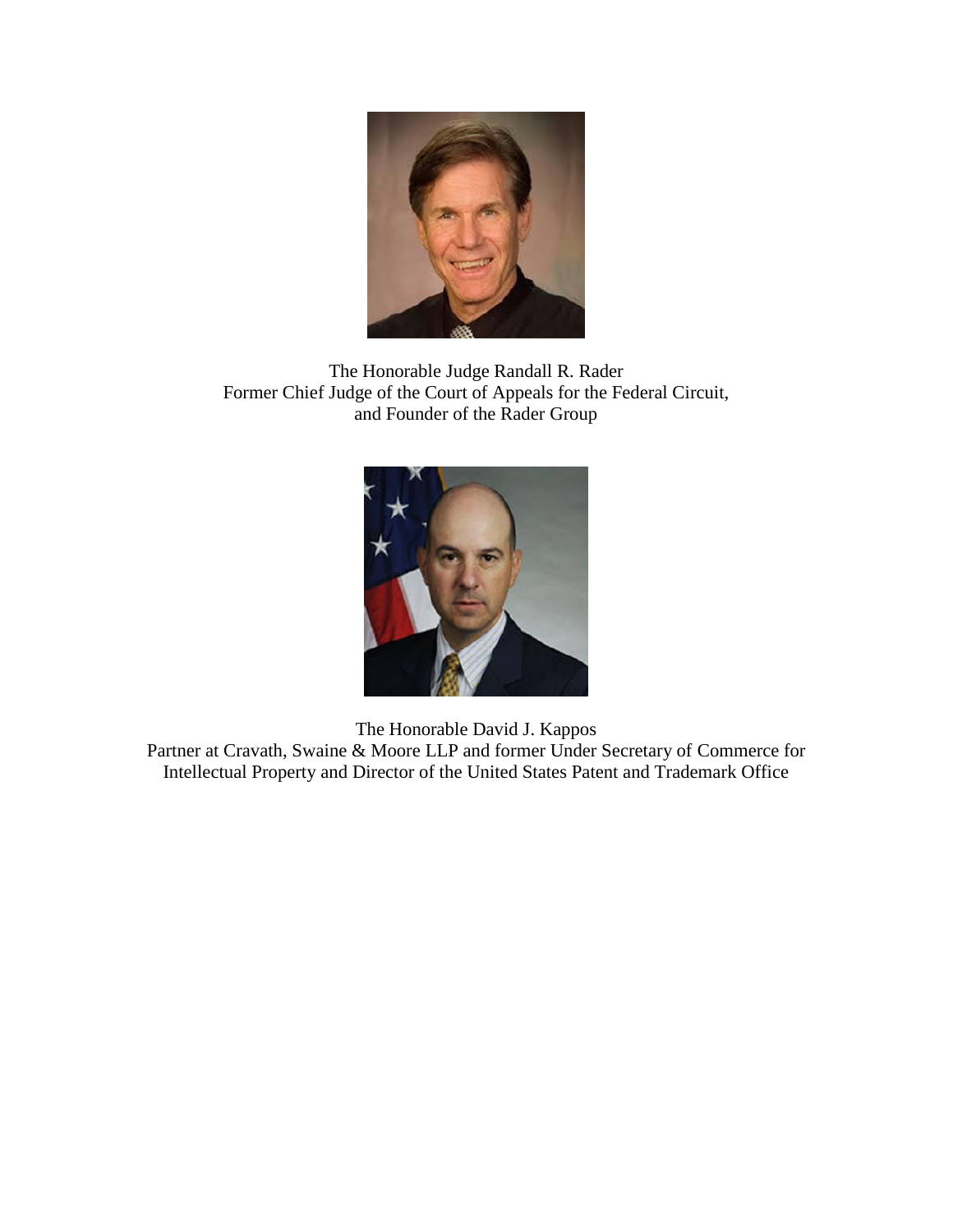

Mr. Patrick Kilbride Senior Vice President of the Global Innovation Policy Center (GIPC), at the U.S. Chamber of Commerce



Ms. Ami Patel Shah Managing Director, Fortress Investment Group (Moderator)